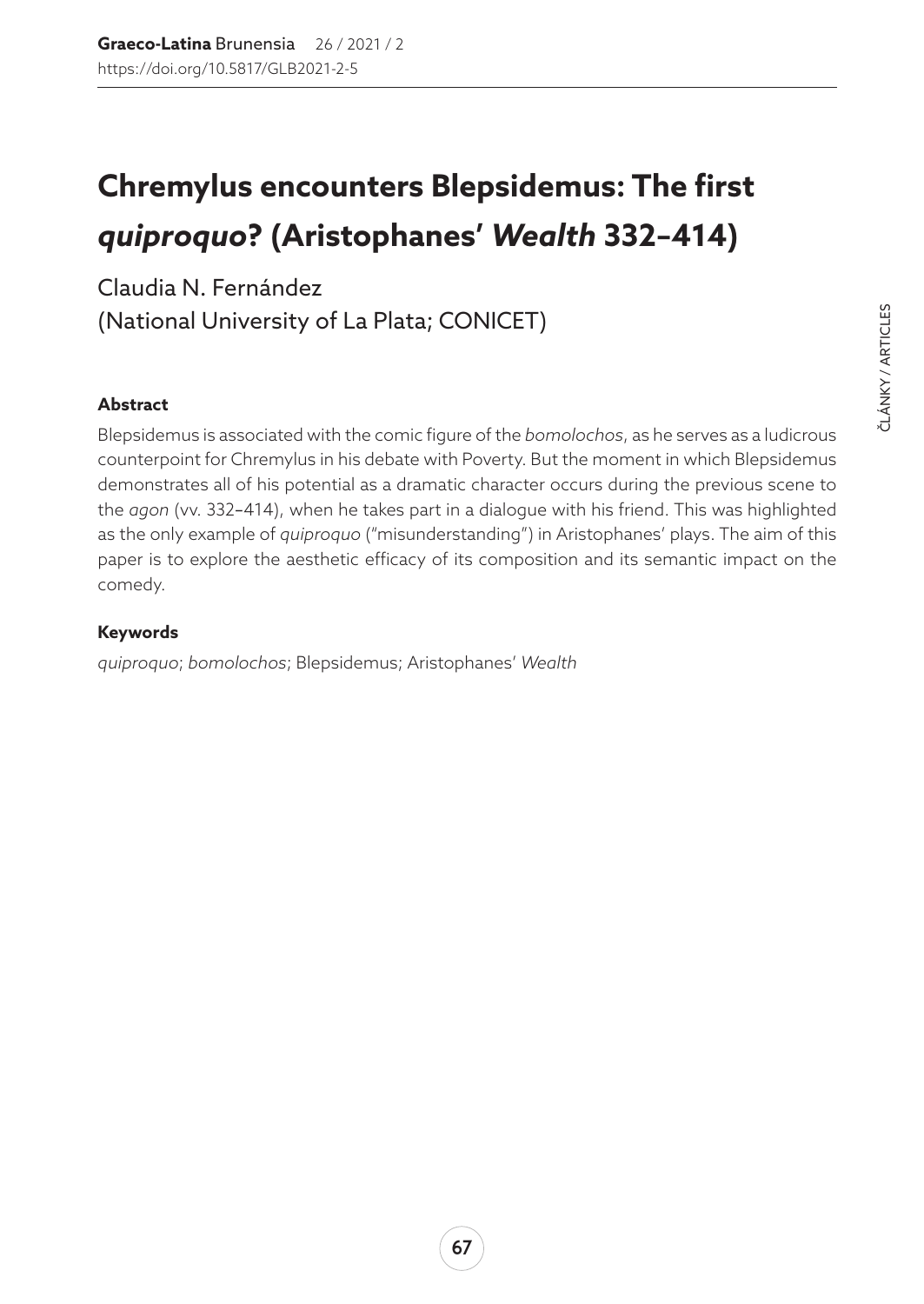In *Plutus* – or *Wealth* – the last surviving comedy by Aristophanes (388 BC), the utopian desire of the peasant Chremylus, namely, to make all honest men rich, becomes reality.1 This results in a veritable upending of the situation in Athens, in which only the wicked had wealth.2 Chremylus' great idea is inspired by Apollo, who spoke to him through the oracle and instructed him to follow the first man he met.3 This man turned out to be Plutus, the god of wealth, who had been blinded by Zeus so that he could not recognize the virtuous and lift them out of poverty.<sup>4</sup> In order to have his eyesight restored, Plutus is taken to the temple of Asclepius: however, before this can be done, Chremylus has to confront Penia, the personification of poverty.<sup>5</sup> The dialectical debate that ensues between the two gives rise to the formal *agon* of the comedy. Although Poverty's arguments are based on sound reasoning, it is clear that she is doomed to fail and to be rejected, because the negative qualities she represents have no place in the justice-oriented fiction of comedy.

<sup>1</sup> This paper benefited from the support of the projects: "Palabras, cuerpos, objetos: soportes discursivos y materiales de las emociones en la comedia griega" (PIP CONICET 11220170100530C 2017-9) and "Pensar las emociones en la Atenas democrática: diálogo entre la comedia y la filosofía" (Programa Logos Fundación BBVA). We thank the anonymous reviewers for their careful readings of the manuscript and their insightful suggestions that helped to improve and clarify this article.

<sup>2</sup> Unless indicated otherwise, we have followed Sommerstein's edition (2001); all of the translations are our own. Certain peculiarities – such as the reduced role of the chorus, obscenities and personal invective; the increasing role of the slave; the lack of parabasis; and the focus on the social rather than the strictly political matters – have led the play to be considered an exemplar of Middle Comedy. To a certain extent, it was received negatively by the critics, who seem to have been influenced by elements external to its artistic quality, such as the advanced age of the author or the political and economic decadence of *fin de siècle* Athens; more recently, however, it has been reassessed and is now justifiably viewed in a more positive light (see Olson 1990; Sfyroeras 1996; McGlew 1997; Revermann 2006). Some 20 years earlier, Aristophanes wrote another comedy of the same title. Strictly speaking it is impossible to determine the relationship between the two; with regard to this point, see MacDowell (1995: pp. 324–327); Sommerstein (2001: pp. 28–33) and MacDowell (2002), where the author admits he may have misinterpreted a *scholium*, but nevertheless objects to Sommerstein's proposition.

<sup>3</sup> Chremylus asked the oracle whether – as he supposes – his son should abandon the path of decency in order to achieve a more carefree route through life (32–38). Contemporary philosophers and orators give an account of an economic and social crisis that matches the situation described in the comedy. However, by the time the play was performed the outlook had improved in comparison to previous years; see Dillon (1987); Strauss (1986); David (1984). Additionally, the ideas expressed in the comedy, such as the linking of corruption to wealth or the unfettered desire for wealth, are also expressed in the work of poets such as Theognis and Solon.

<sup>4</sup> Plutus' blindness did not only prevent him from recognizing those who were honest, it also prevented him from creating wealth through his presence alone. In other words, it robbed him of his power.

<sup>5</sup> Wealth and Poverty are two allegorical personifications. The case of Wealth is more complex, as it refers not only to the concept of wealth and the state of being wealthy, but also to the objects that represent wealth and to wealthy men themselves. Plutus is a pre-Olympian deity whose presence in literature can be traced back to Hesiod (*Theogonia* 969–974) and the *Homeric Hymn to Demeter* (486–489). See also Hipponax (29 D); Timocreon (5 D); for other examples, see Olson (1990: p. 226); Sfyroeras (1996: p. 234); and especially Tottaro (2016). Penia also appears as a personification in Alcaeus (frg. 364) and Herodotus (VIII.111.3), although unlike Plutus she is not a deity. Much has been written on her controversial argumentation in the *agon*, in which she assigns to herself the same benefits to the lives of men that Chremylus had associated with Plutus. Regarding her allegorical value, and also the *agon* in particular, see Newiger (1957); Gelzer (1960); Komornicka (1964).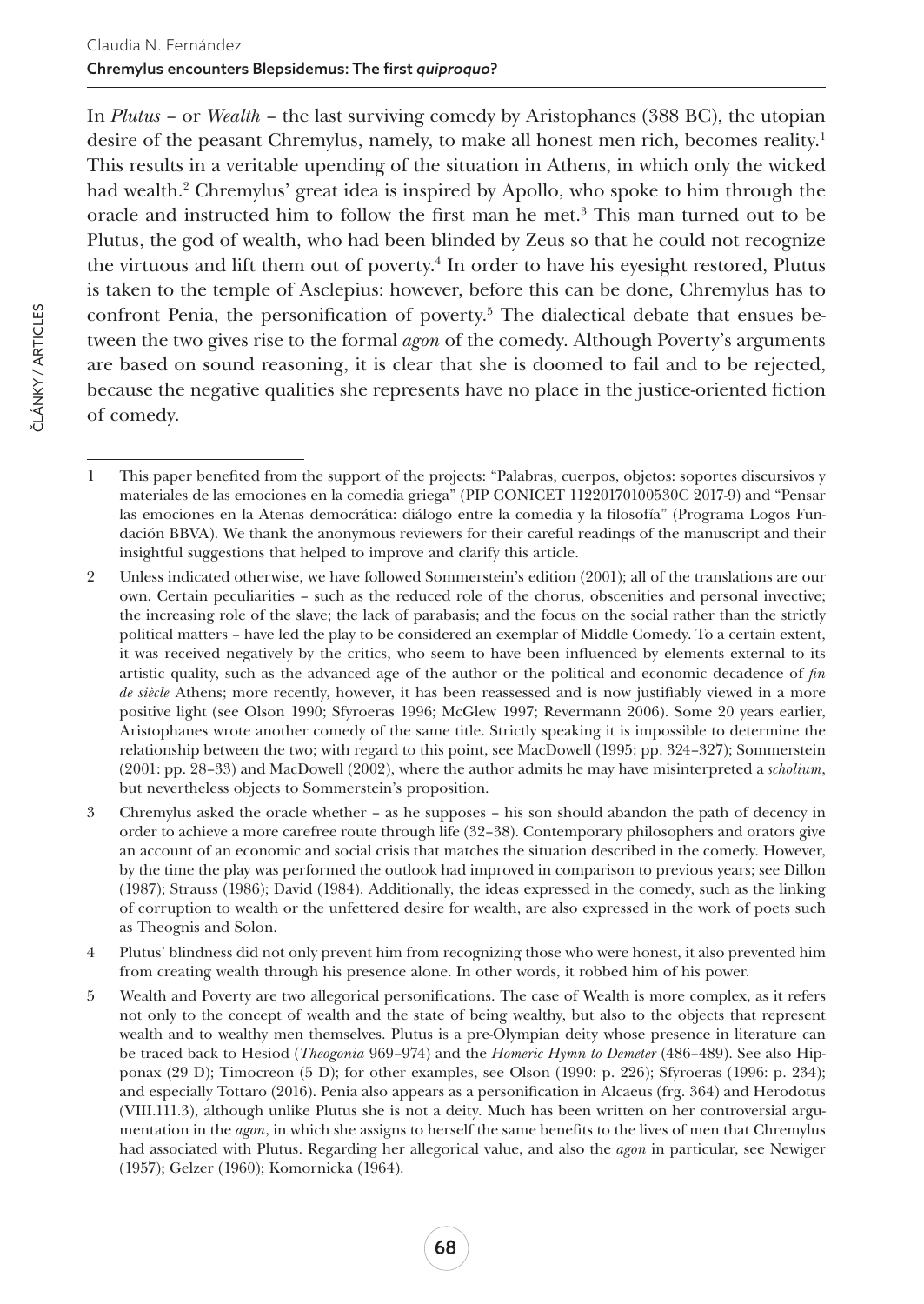Like other Aristophanic heroes, Chremylus is not alone when he is debating with Penia: he is accompanied by a buffoon or fool-type figure, who disappears during the second part of the play. We are referring to Blepsidemus, the protagonist's friend, whose dramatic role was associated with the comic figure of the *bomolochos*, a minor character who interrupts the dialogue in order to provoke laughter. The existence of stock characters in Old Comedy has been widely debated, owing to the idiosyncratic nature of the majority of its characters, which serves to distance them from the conventions of stereotypes. However, some of them are clearly predecessors of the character types found in Middle and New Comedy – e.g. the emancipated slave, the courtesan, the flatterer, the boastful soldier, among others –, which leads us to consider the recurrence of certain components of a more or less coded nature in combination with other, more individualistic, traits.6 The *bomolochos*, in particular, has been shown to play a clearly defined role in Aristophanes's dramas as a humorous sidekick for the protagonist, particularly in the *agon*. Taking the words of the other character as their starting point, he seeks to create humour through burlesque commentaries, unexpected changes of subject, plays on words, and irrelevant or obscene anecdotes.7 They are usually ignored by the other characters and their words do not usually have a direct impact on the events of the comedy itself.<sup>8</sup>

Most of the writers who have explored the *bomolochos* have indicated that he is a nonfixed or movable character type, and that can be assumed by the same character throughout the whole play or only partially assumed at a particular moment within the plot. It is a role usually assigned to secondary characters, although characters such as Euripides in *Acharnians* and Socrates in *Clouds* have also been classed as *bomolochoi*. 9 Carrière (1979:

<sup>6</sup> On this topic, see Ruffell (2014). Various authors have postulated a stereotype-based classification for Aristophanes' characters, like Thiercy (1986); McLeish (1980); Carrière (1979).

<sup>7</sup> In the work of Aristophanes, the family of words in the field of βωμολοχία (βωμολόχος, βωμολοχεύεσθαι, βωμολόχευμα) is linked to buffoon-esque behaviour and to a deceptive form of discourse designed to obtain some type of advantage, without any reference or allusion to any form of comic mask. In the context of comic poetics, it represents an allusion to a type of vulgar humour, which Aristophanes assigns to his adversaries (*Peace* 748, *Frogs* 358). The proposed etymology for the word which is based on the association of the terms βωμός and λόχος ("altar-ambushing"), refers to a type of beggar who hides and waits for an opportunity to make off with some of the meat from a sacrifice (see Chantraine 1999: p. 204). This has recently been questioned by Kidd (2012), who considers it an invention of the Second Sophistic, based on the testimony of Pherecrates (fr. 150KA) and Aristophanes (*Knights* 1194), who effectively link it to begging and theft; however, these would be nothing more than examples of false etymologies, much beloved in the realm of comic invention. In relation to *bomolochia*, see the aforementioned Kidd (2012); Frontisi-Ducroux (1984); Orfanos (2000); Wilkins (2000: pp. 88–90); Beta (2004: pp. 249–254); Caciagli & Corradi & Regali (2016).

<sup>8</sup> In the *Tractatus Coislinianus* (XII), the *bomolochos* forms part of the triad of comic types, along with the *eiron* and the *alazon*. Since its publication in 1839, it has generated an endless amount of debate regarding its connection to the second part of Aristotle's *Poetics*. Those who defend the Peripatetic origins of the aforementioned *Tractatus* have observed that Aristotle himself linked the *bomolochos* to the *eiron* (*Rh.* 1419b6ff.; *EN* 1128a4-7; *EE* 1234a3-23). See also Janko (1984: pp. 42–90) with regard to this point.

<sup>9</sup> For Süss (1908) the *bomolochos* is the opposite of the *alazon*. Neither of them is static; rather, in different comedies they are embodied in very disparate figures. Cornford (1914) takes the typology proposed by Süss and adapts it: while the *alazon* figures are differentiated from one another by their professions, the *bomolocho*s has no independent existence, with the exception of subordinate figures such as slaves.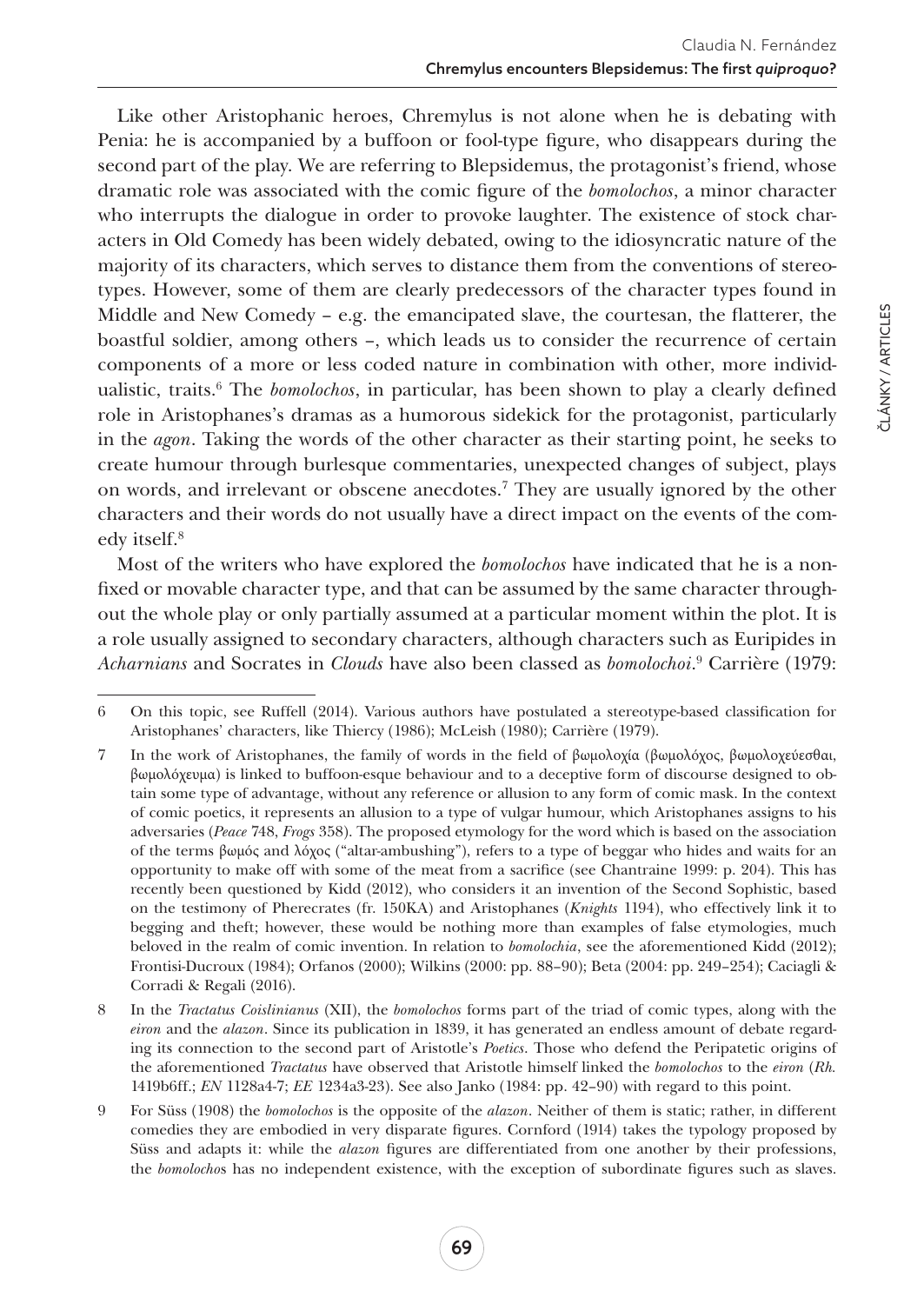p. 128) has denied the *bomolochos* the status of a dramatic role, precisely because it lacks defined psychosocial traits. As such, it is seemingly just a simple linguistic register: however, even if that should be the case, the interruptions of the *bomolochos* can still be considered an integral part of the action, given that in Old Comedy language determines the rhythm of the dramatic progression.10

In the case of Blepsidemus, we can observe that he effectively serves as a counterpoint for Chremylus in his debate with Penia, and more so in the *proagon* than in the *agon* proper. His cowardly behaviour – he flees at the sight of Penia (417, 438, 440, 442–444, 449–451) – and burlesque comments (he compares Penia to an Erinys, 423–424; or a tavern-keeper, 435–436), probably limited in number by his fear, correspond to his ludicrous role (426, 484, 499, 566, 581, 613–618).<sup>11</sup> However, the moment in which Blepsidemus demonstrates all of his potential as a dramatic character does not occur during the agon; rather, it occurs during the previous scene, when he takes part in a dialogue with Chremylus just after he reaches the *orchestra*  $(332-414).<sup>12</sup>$  It is this dialogue that we are concerned with herein, in order to explore the aesthetic efficacy of its composition and its semantic impact on the comedy.

Thiercy has highlighted this scene as the only example of *quiproquo* ("misunderstanding") in Aristophanes's plays, and therefore the first such example in Western theatre.<sup>13</sup> This detail is of no little significance, if we consider the success that this comic resource has enjoyed in the genre of comedy, particularly farce. *Quiproquo* refers to a situation in which one character mistakes another character or an object for someone or something else.14 In his book on laughter, Bergson cites the mechanism of *quiproquo* as an example

13 "On trouve aussi dans cette pièce le *premier* – et le *seul* – *quiproquo du théâtre d'Aristophane*: quand Blepsidèmos vient voir Chrémyle pour verifier la rumeur qui dit que celui-ci et devenu riche" (Thiercy 1986: p. 179) (emphasis added).

According to Gelzer (1960: pp. 124ff.), the *bomolochos* can develop into the arbiter of the *agon* (e.g. Demos in *Knights* and Dionysus in *Frogs*) or accompany a main character (as is the case with Blepsidemus, as well as Euelpides in *Birds*, Calonice in *Lysistrata* and Chremes in *The Assemblywomen*).

<sup>10</sup> See Lanza (1989: p. 189).

<sup>11</sup> Indeed, it can be said very little about his performance as a humorous support of Chremylus in his debate with Poverty. He comes up to the *bomolochos* mask: he invokes the gods out of fear; even his scatological comments before leaving reaffirm his role (613ff.). In the *agon* scene he intervenes twice in the dialogue and both lines are problematic (566, 580). Sommerstein (2001: pp. 176–177) deletes line 566, for being unmetrical – it could be an explanatory note or has suffered corruption. According to the manuscripts, line 580 was spoken by Chremylus; it was Bentley who gave it to Blepsidemus. Without these lines, Blepsidemus would not have given signs of life for more than 100 lines (see Holzinger 1940: pp. 186–188). In accordance with his minor role, the third – or fourth – actor was in charge of his performance; see Sommerstein (2001: p. 27); Thiercy (1986: p. 52); Russo (1994: p. 233).

<sup>12</sup> This article reworks Fernández (2003): it takes into account a new hypothesis, goes more deeply into linguistics and pragmatics, and postulates new findings – some of which are even opposed to those previously listed.

<sup>14</sup> A *quiproquo* is an example of asymmetry, or displacement, between coding and decoding. Its effectiveness as a vehicle for humour makes it a resource that has been frequently used throughout history. It is worth noting that one of the paradigmatic examples of this device can be found in a passage in Plautus's *Aulularia* (IV, x) when Euclio and Lyconides engage in conversation: one is talking about the little pot while the other is talking about Phaedria. Neither of them realizes the error; they are each absorbed in their obsessions and therefore incapable of understanding what the other is saying. The scene is masterfully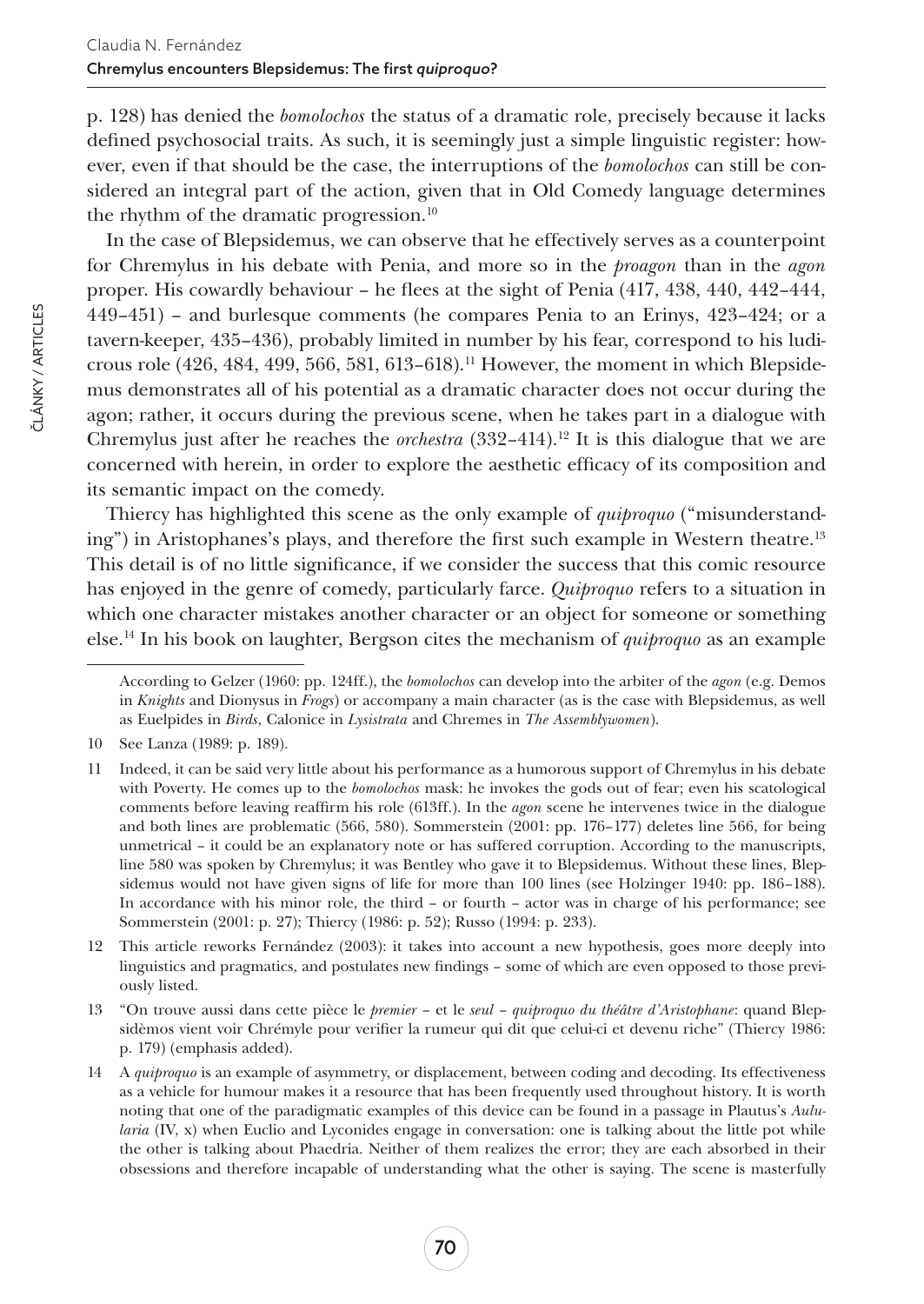of what he calls "the interference of series": "Une situation est toujours comique quand elle appartient en même temps à deux séries d'événements absolument indépendantes, et qu'elle peut s'interpréter à la fois dans deux sens tout différents" (Bergson 1924: p. 45). Bergson draws attention to the double meaning of the situation: it is given one meaning by those who are taking part in it, and a second meaning by the audience. Modern discourse theories and the discipline of theatrical studies lay bare how these types of routine scenes exploit the traditional duality of theatrical dialogue: on the one hand we have the author, who is addressing the audience through the play, while on the other hand we have the situation that is being acted out (i.e. the autonomous dialogue between the characters).15 The conversation between Chremylus and Blepsidemus is based precisely on a dialogical exchange that takes place on these two levels: namely, that of the immediate interlocutor and that of the indirect recipient. In other words, it plays with this double enunciative scenario.

The dialogue has two distinct parts (332–390 and 391–415): the first is the longest and gives rise to the misunderstanding. Blepsidemus has gone to Chremylus' house because he has heard that the latter has suddenly become rich: thus, his inclusion in the scene is plausibly incorporated into the plot. The repetition of the adverb ἐξαπίνης ("all of a sudden") in his speech – twice in just four lines (336, 339) – alerts us to the unusual nature of what has happened and justifies his evident disbelief: "I just don't believe it" (Οὐ πείθομαι, 336). To add fuel to the fire, Chremylus has been acting in contravention of the customs of the period: gathering one's friends in order to share one's good fortune with them would be very much against the Athenian style of doing things (Οὔκουν ἐπιχώριόν γε πρᾶγμ' ἐργάζεται, 342).

As soon as he sees Blepsidemus, Chremylus promises to tell him everything, concealing nothing (343): however, he proceeds to do so in a manner that is reticent and opaque. He does not give a clear response to the questions with which Blepsidemus bombards him, or to the latter's constant interruptions; indeed, Blepsidemus is incapable of waiting for a response to his own questions: "Come on, say what you're on about" (349). However, Chremylus does not help the situation either, as he withholds information and expresses himself in a manner that is non-specific and vague, with an almost Delphic obscurity:

We're doing better than yesterday (…) (344)

There is some risk about the matter. (348)

If we succeed, it means lasting, permanent prosperity. But if we fail, we're totally ruined. (350–351)

But it's not like that; it's something quite different. (371)

ČLÁNKY / ARTICLES

ČLÁNKY / ARTICLES

recreated by Molière in *L'Avare* (V. iii). However, tragedies also frequently include scenes based on misunderstandings: the mistaken identity motif is present in Sophocles' *Oedipus Rex* and Euripides' *Ion*. This raises the question whether the motif originally came from tragedies before cementing itself as a staple of comedies. In this respect, it has been noticed that *Ion* has been a model for new comedy (Knox 1979).

<sup>15</sup> Regarding theatrical discourse, see Issacharoff (1985); Ubersfeld (1977, 1981); Elam (1980); among others.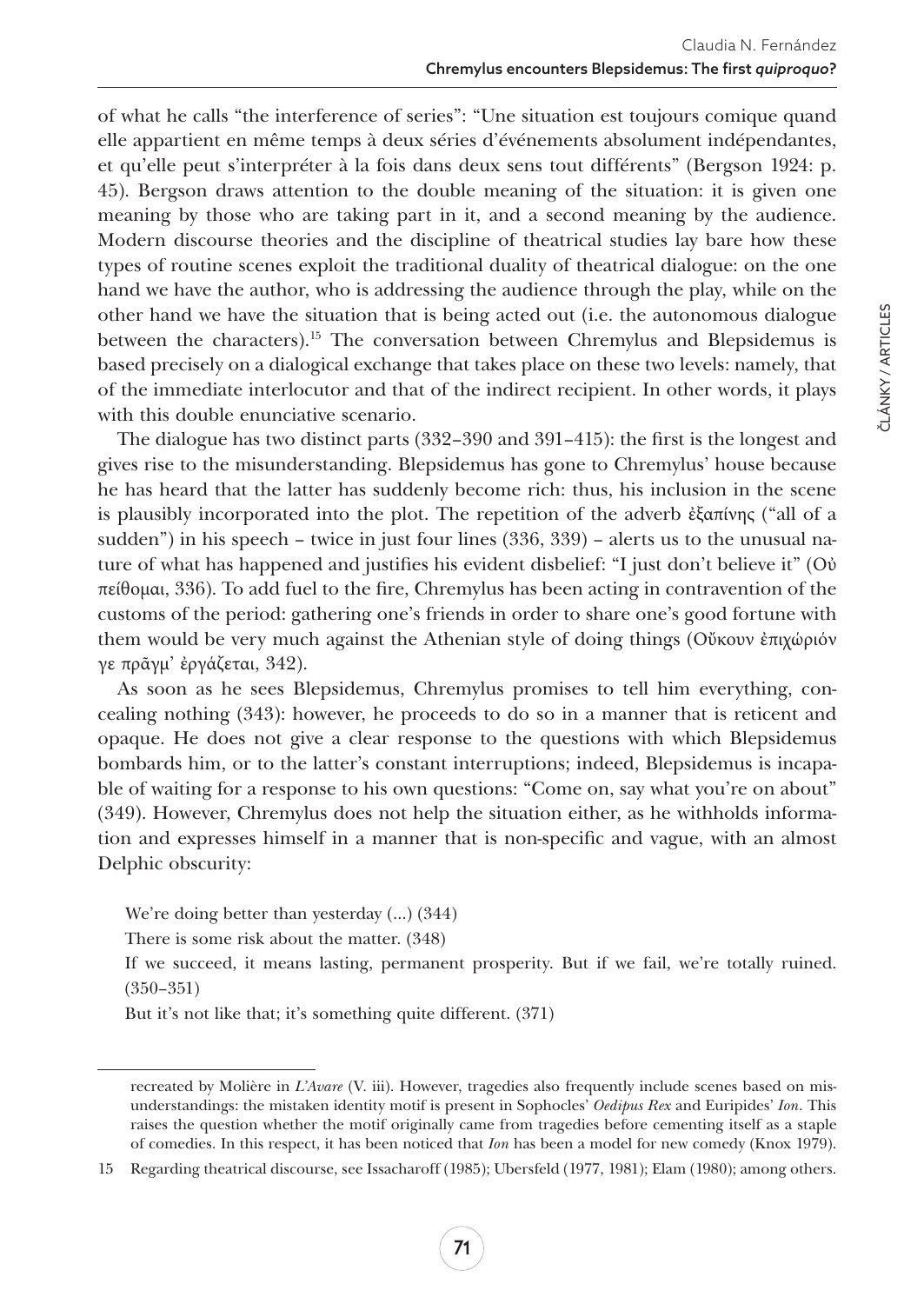The opaqueness of Chremylus' statements opens the door to misunderstanding and leads Blepsidemus to erroneously confirm his suspicions (οἶδα γὰρ σαφῶς, 360): namely, that Chremylus has gained illicit wealth (πονηρὸν φαίνεται τὸ φορτίον, 352; πρὸς ἀνδρὸς οὐδὲν ὑγιές, 355) by stealing the gold and silver from Delphi (κεκλοφὼς, 357; οὐ κέκλοφας, ἀλλ' ἥρπακας, 372; πολλὰ κέκλοφας, 389). However, the falseness of his assumptions is based on the *opinio communis* expressed in the maxim: "Ah, there's no honesty in anyone! All alike are slaves of gain!" (362–363). This idea has already been expressed in the comedy, specifically by Chremylus himself: "Everything in the world is subordinated to wealth" ("Άπαντα τῷ πλουτεῖν γάρ ἐσθ' ὑπήκοα, 146; see also 181). As proof of his friendship ( $Ω$ τᾶν, 377; ironically φίλως, 380) – and of the dubious morality of the time – Blepsidemus offers to bribe the *rhetors* in order to prevent his friend from being arrested (379).<sup>16</sup>

Chremylus appears to enjoy this off-target conjecture on the part of Blepsidemus and allows the misunderstanding to take root and grow, by delaying and rationing out the information that could clarify the matter and end the confusion. He hides the fact that he has Plutus inside his home: perhaps through fear of losing him before being able to bring about the new order of things, or perhaps through selfishness. This latter possibility should not be discounted, even after he expresses his desire to share Plutus, especially in light of the fact that the chorus leader had stated the following just a short while before: "It would be terrible (…) if I allowed someone else to take Wealth" (329–331).

A *quiproquo* is a failed attempt at communication. In this instance, and as we aim to demonstrate, the confusion – which is asymmetric, because it concerns just one of the speakers – is caused by a number of factors that Aristophanes develops using his habitual skill in the manipulation of language, combining them in a complex apparatus that is not always detected or appreciated, all presented in the guise of an apparently simple and humorous conversation.

From a pragmatic linguistic perspective, in principle we can observe three factors that explain the way in which the misunderstanding is developed.

## (i) Non-fulfilment of the premise of sincerity

The premise of sincerity is one of the tacit – and key – rules of all discursive activity. It forms part of the contract of mutual cooperation between interlocutors, in which it is assumed that each of them will speak the truth – the so called Grice's "maxim of quality".<sup>17</sup>

<sup>16</sup> According to Sommerstein (2001: p. 164), these *rhetors* are not those of the tribunal; rather, they are those of the Assembly, before whom Chremylus would have to defend himself when the authorities from Delphi presented their accusation of theft. However, Milanezi, in the latest edition for *Les Belles Lettres* (Coulon & Van Daele & Milanezi 2008: p. 39), contends that this passage contains an allusion to the actions of the sycophants, who make accusations related to the theft of public property. Additionally, this confirmation of friendship is underlined as sufficient reason for Blepsidemus to receive his share of Chremylus's newfound riches. See ll. 341 and 345: "(…) you can take a part in it, because you are one of my friends".

<sup>17</sup> In order to achieve an effective communication, the speakers cooperate observing certain tacit rules: Grice called them 'conversational maxims' and Ducrot 'laws of discourse'. They are the maxim of quantity (in reference to the necessary and exhaustive information), the maxim of quality (about the veracity of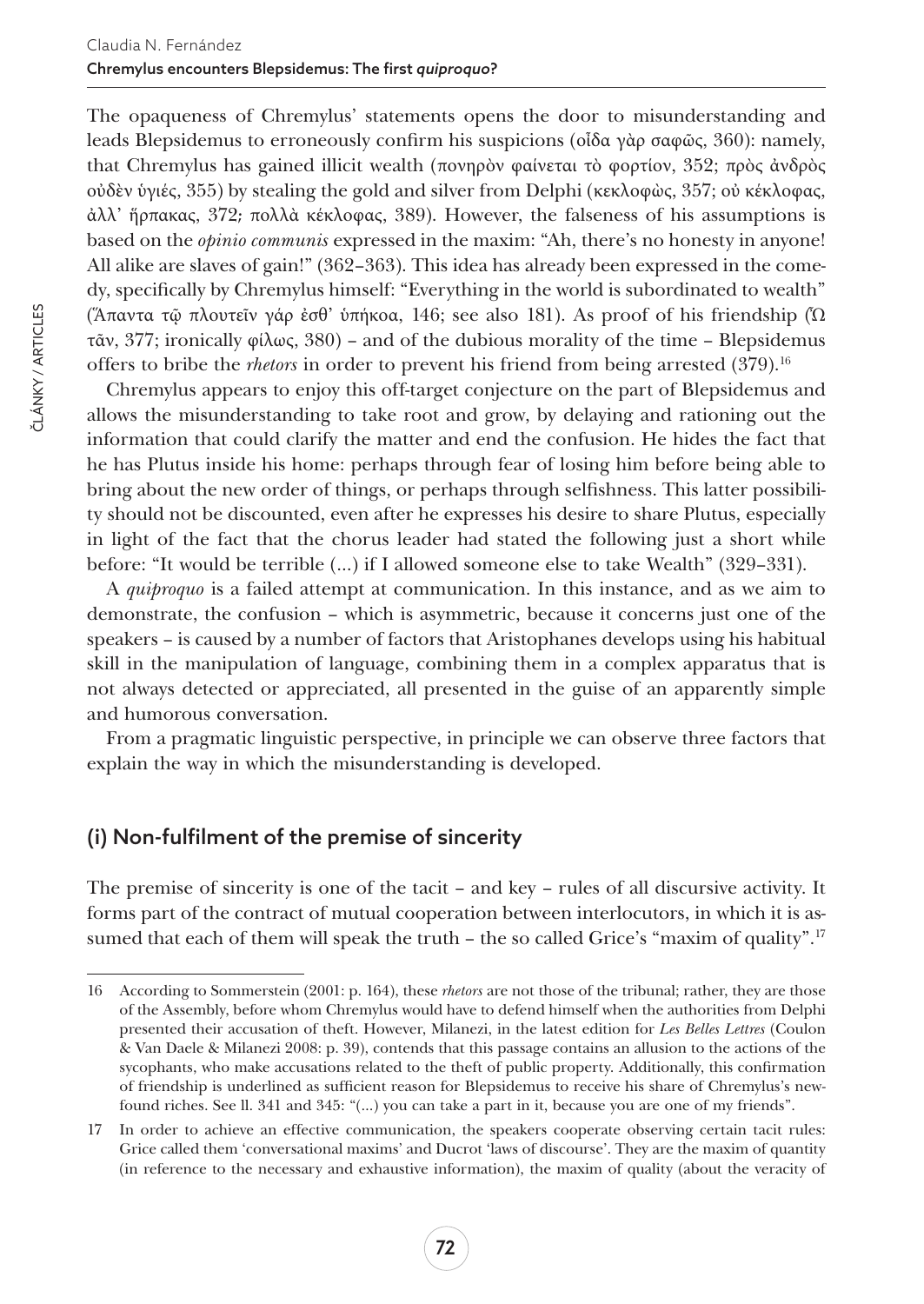Strictly speaking, in the conversation between Chremylus and Blepsidemus this premise is fulfilled, as the speakers are sincere in their assertions; they express what they are genuinely thinking or feeling. The problem resides in the fact that they both believe the other to be lying, and in consequence their mutual – and in principle unfounded – distrust undermines the possibility of believing that communication between them is possible.<sup>18</sup>

Effectively, Blepsidemus openly accuses Chremylus of talking nonsense (παῦσαι φλυαρῶν, 360), of refusing to tell the truth (ἀληθῶς, 346; τἀληθὲς γὰρ οὐκ ἐθέλει φράσαι, 375). For his part, Chremylus goes one step further, stripping Blepsidemus' words of all of their content. He repeatedly asserts that his friend is mad, or possessed: in other words, bereft of any rational discourse that would lend any meaning to his statements (ού τοι μα την Δήμητρ' ύγιαίνειν μοι δοκεΐς, 364; μελαγχολᾶς, 366; κακοδαιμονῷς, 372).<sup>19</sup>

# (ii) Unshared 'presuppositions' ("préssuposés")20

A 'presupposition' is an implicit assumption whose truth is taken for granted by the interlocutor; a background belief prior to the utterance. It is one of the forms of the 'implicits' of discourse; in the words of Ducrot, a speech act that forms an integral part of the meaning of what is said, regardless of the context in which it is said.21

There is no doubt that Blepsidemus assumes as a presupposition that wealth, particularly sudden wealth, can only be acquired through illicit means. It is not a thought that is exclusive to him alone; rather, it is presented as universal knowledge, shared with his community; something that everyone knows as part of the contents of an underlying encyclopedia. In fact, this 'presupposition' serves to summarize the problematic situation that provides the starting point for the comedy's intrigue: the evident inequity in the distribution of material resources, in light of the fact that prosperity is only achieved by those who are corrupt.22 This 'presupposition' governs all of Blepsidemus' discourse and also his actions: indeed, the key to the misunderstanding lies in the fact that he

assertions), the maxim of relation (about relevance) and the maxim of manner (on avoiding darkness and ambiguity); see Grice (1979).

<sup>18</sup> At the same time as one interlocutor accuses the other of falseness in his discourse, he also believes that he knows what it is all about and epistemically modalizes his own words (οἶδα γὰρ σαφῶς, 360; οἶδ', 369).

<sup>19</sup> The association between nonsense and madness is also present in the discourse of Poverty, in reference to Chremylus and Blepsidemus (508). Likewise, the accusation of talking nonsense is related to old age (see also 517) and the cognitive decline that this entails; in that sense φλυαρέω could be translated as "to be senile".

<sup>20</sup> On discoursive implicits, we follow the well-known theoretical frame called the "Théorie de l'Énonciation", developed in France for the past thirty years. We transposed the French technical terms to English but preserve them in brackets.

<sup>21</sup> Cf. Ducrot (1984: p. 20): "Pour décrire ce statut particulier du présupposé, on pourrait dire (…) qu'il est présenté comme une évidence, comme un cadre incontestable où la conversation doit nécessairement s'inscrire, comme un élément de l'univers du discours". Regarding the implicits, see also Kerbrat-Orecchioni (1986; 2005); on speech acts see Austin (1962); Searle (1969).

<sup>22</sup> The bond between dishonesty and wealth is a *topos* in the Greek imaginary. On this matter, see Dover (1974: pp. 109–112) and Fiorentini (2005), with many examples from Euripides.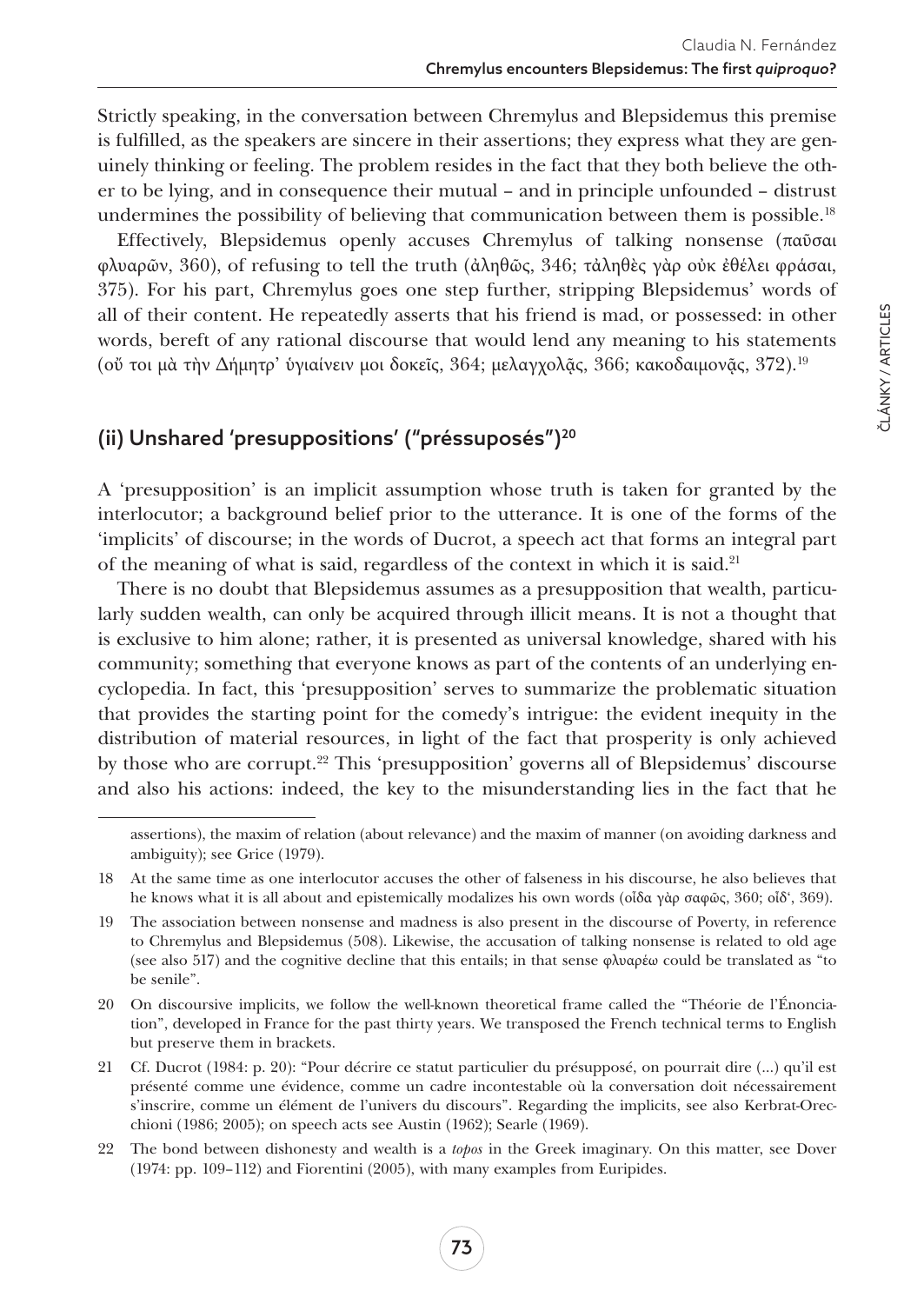interprets his friend's statements from the perspective of this assumption.<sup>23</sup> Blepsidemus is unaware that this frame of reference is no longer relevant, given that – through the magic of the all-powerful comedy – only honest men will become wealthy, thereby restructuring the broken relationship between merit and reward.<sup>24</sup>

Added to the confusion that always accompanies a disparity of 'presuppositions' is the fact that, in this instance, presuppositions repel one another, cancelling each other out, to the point where it becomes impossible for both of them to coexist within the same conversation. However, it will not be easy for Blepsidemus to rid himself of his assumption, as it involves changing the way he looks at the world – it is very difficult to replace someone's belief system. Even when Chremylus finally reveals his plan to make good, just and wise men rich  $(386-388)^{25}$  Blepsidemus asks him in amazement: "That much have you stolen?" (389).<sup>26</sup>

## (iii) Manipulation of 'inferences' ("sous-entendus")

We have already explored the mutual accusation of falseness in one's discourse. We will turn now our attention to another type of reproach: not concerning what is said, what is explicit, but concerning what is *not* said, what is unstated. Here, we are referring to that which is entailed, "sous-entendus". Like a presupposition, the 'inferences' (also 'implicatures') enables the speakers "de dire sans dire" (Maingueneau 2005: p. 90). However, unlike an assumption, which is dependent on the utterance, the 'inference' is dependent on the act of enunciation, and as such it cannot be understood outside of its context.

Precisely because the speakers do not trust each other, the focus of their interest is not on what is explicitly expressed; rather, it is on unravelling what is not expressed openly but can nonetheless be inferred from the information that is given. Thus, Blepsidemus understands that Chremylus is wealthy because he has committed theft (357; 372; 389), while Chremylus realizes that Blepsidemus' true interest lies in receiving a share of the loot (369–370). That said, in this particular instance the two interlocutors are not on an

<sup>23</sup> 'Presuppositions' are often presented as incontestable evidences – they cannot be questioned –, so if a speaker casts doubt on them, he/she takes an aggressive position, limiting the right to speak. The 'presuppositions' must be preserved during a conversation because they define the discursive structure (Maingueneau 1976).

<sup>24</sup> Chremylus's plan appears to oscillate between only enriching honest men, which was his first aim, and enriching all men. As demonstrated by Konstan & Dillon (1981), these notions are a response to two different problems: the unequal distribution of wealth, and the concept of universal scarcity. Chremylus abandons his original idea when Penia forces him to defend the existence of universal plenitude. According to Dover (1972), the play does not definitively adhere to either of these two plans; Heberlein (1981), in contrast, asserts that the plan is implemented gradually. The words of Chremylus himself may provide the key here: in order to become wealthy, the hero anticipates that every man will convert to the path of decency (494–497).

<sup>25</sup> Line 387 has been athetized by Willems; Coulon brackets it and Sommerstein preserves it.

<sup>26</sup> Chremylus does not take advantage of Blepsidemus' ignorance, but of his illusion of knowing. For this reason, it is extremely difficult to modify his belief system – which he also shares with the rest of the fellow citizens.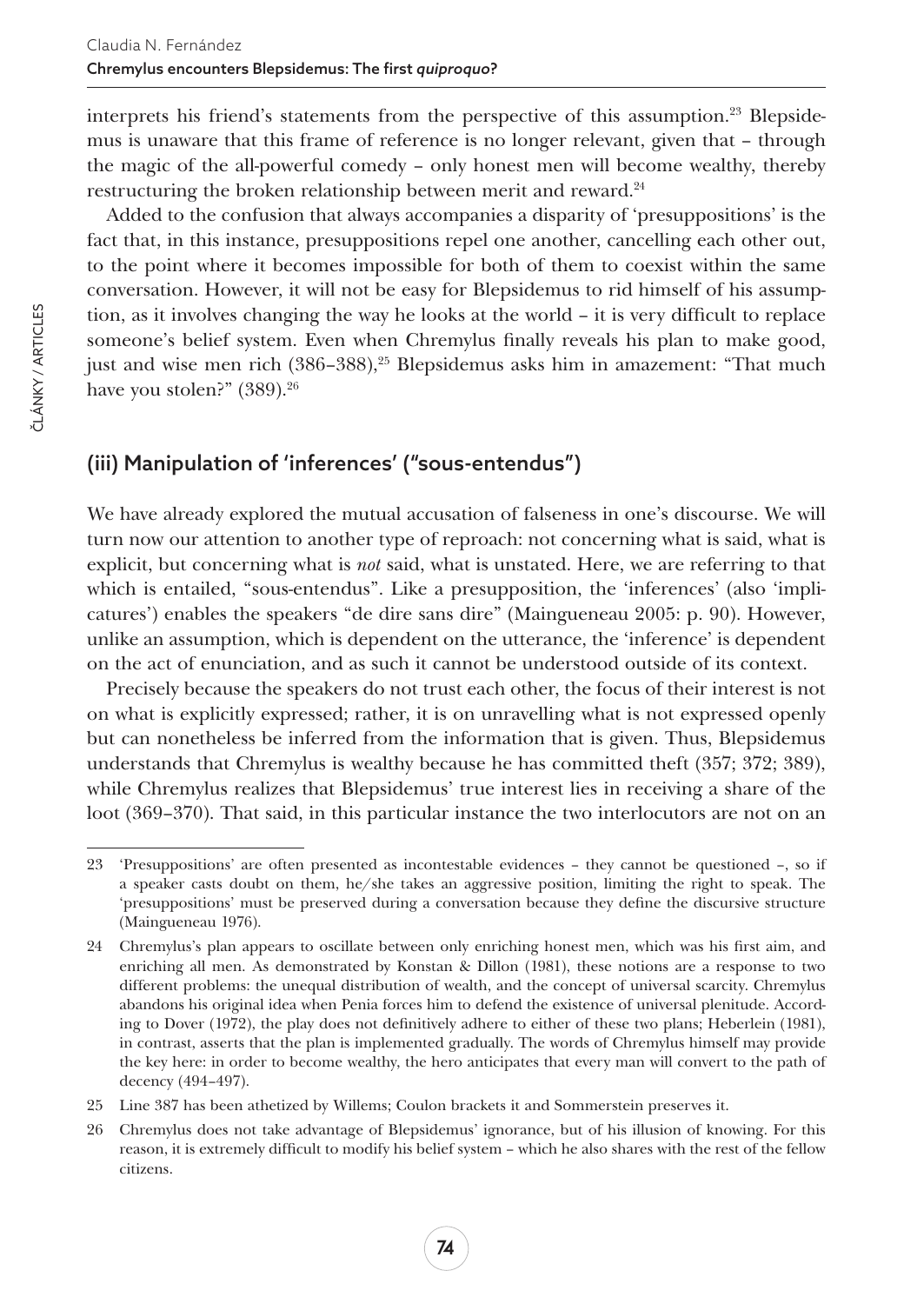equal footing, because only Chremylus is in the right. The hero has correctly interpreted Blepsidemus' obsessive demands to know what has happened as a desire to obtain a share in the riches, in line with his role as a *bomolochos* concerned only with his own interests.

But why, in contrast, does Blepsidemus remain trapped in his misunderstanding? Paradoxically, it is because he correctly interprets what Chremylus' statements have led him to understand: namely, that Chremylus has become rich by committing sacrilegious and dishonest acts. Chremylus limits the information he provides to these three matters: 1. the fear he is experiencing (351); 2. the risk that the situation poses (348); and 3. his uncertainty as how everything will turn out (350–351). Although the three assertions are truthful, they restrict the content of the statements to such an extent that they manipulate the 'inferences' or 'implicatures' from his words. Chremylus says little, and what he does say is insufficient: as a result, he only half-complies with the requirement to be informative and comprehensive, which is essential to any communication.<sup>27</sup> At the same time, the little that he does say is chosen with the aim of causing his message to be misunderstood. Let someone understand is not the same as making oneself understood,<sup>28</sup> and Chremylus' discourse forces Blepsidemus to err, as a result of which the audience laughs with him. Therefore, it is not so much a question of incompetence on the part of Blepsidemus – although he is a *bomolochos*, he is no fool – as it is a question of the comic hero's ability to foster a misunderstanding.

After Chremylus reveals the truth, i.e. that he has Plutus (τὸν Πλοῦτον (...) ἔχω, 391), the rhythm of the dialogue speeds up and the misunderstanding is untangled. We are now in the second and final part of the dialogue. The excitement provoked by the revelation of this good news is reflected in the vertiginous succession of words that flow from both sides, to the point that the structure of the verse is broken up. Blepsidemus, still reluctant to believe what he has been told, is left speechless (a *bomolochos* who is lost for words, indeed!) and capable of little more than repeating the words he hears:

|         | ${B\Lambda}$ . Kαί ποῦ 'στιν; |
|---------|-------------------------------|
| ${XP.}$ | Ένδον.                        |
| ${BA.}$ | $\Pi$ ov;                     |
| ${XP.}$ | $\Pi$ αρ' έμοί.               |
| ${BA.}$ | Παρὰ σοί;                     |
| ${XP.}$ | Πάνυ. (393)                   |

Beyond the comedic value of this broken articulation of the dialogue, Blepsidemus' questions continue to alert us to the mistrust generated by what is being said, as evidenced by his obsessive need for Chremylus to confirm his statements. This is reinforced through

<sup>27</sup> Chremylus breaks with the maxim of quantity (he says little, and features ellipsis) and the maxim of manner (his speech is not clear; it is ambiguous). The violation of the conversational maxims has been seen as a comic device *per se* (see Robson 2006: pp. 57–69).

<sup>28</sup> See Récanati (1981) on the differentiation between "laisser entendre", "donner á entendre" and "faire entendre".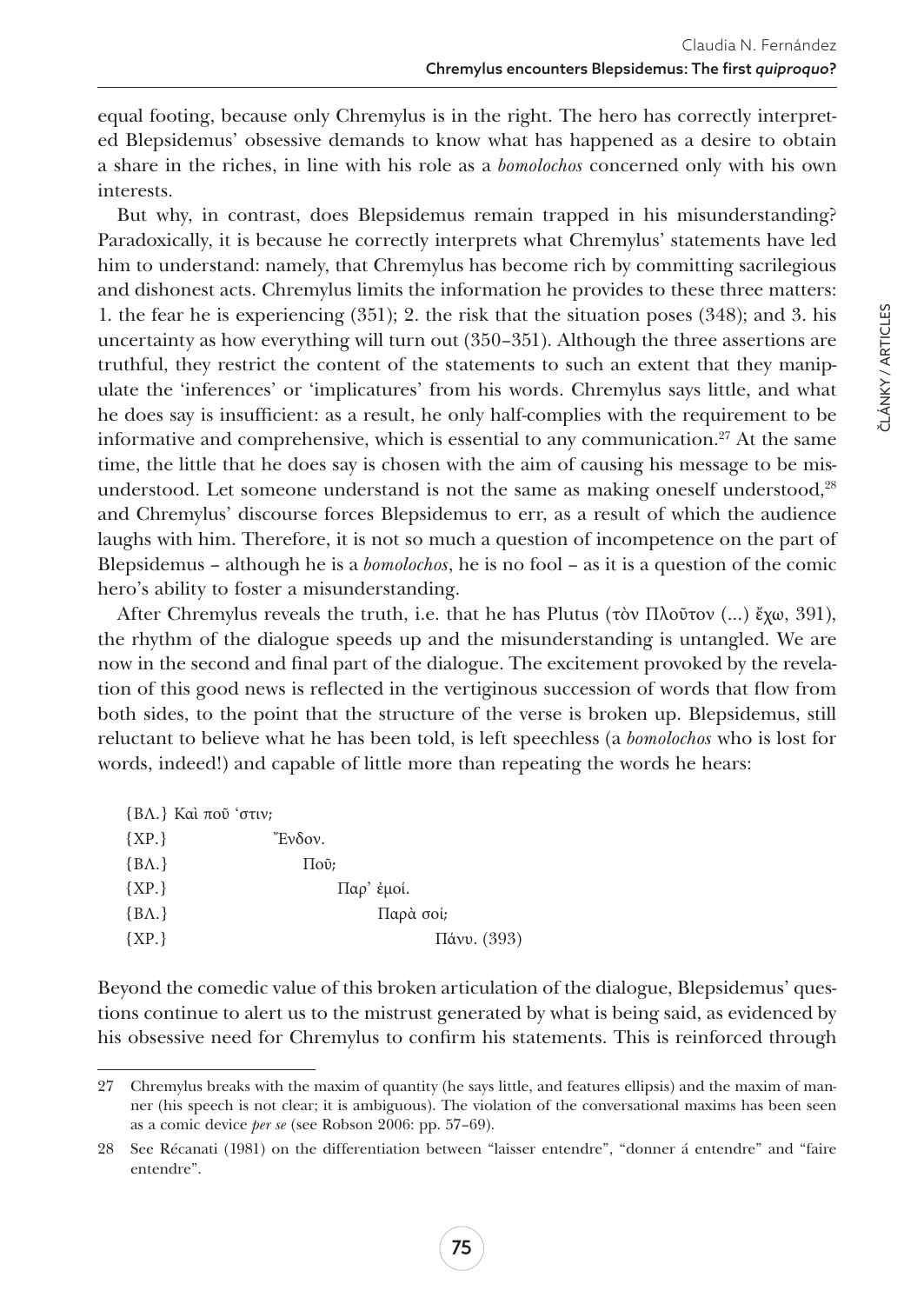an abusive series of oaths (one for each verse: νὴ τοὺς θεούς, 394; πρὸς τῆς Ἑστίας, 395; νὴ τὸν Ποσειδῶ, 396; [νὴ] τὸν ἕτερον, 397), which points in the same direction, that of giving credibility to the discourse, and yet they seem ineffective as guarantee of truth.29 These oaths are added to the long list of such expressions that were incorporated into the first part of the dialogue (νὴ τὸν Ἡρακλέα, 337; μὰ τοὺς θεούς, 343; νὴ Δία, 356; μὰ  $\Delta i'$ , 359; μὰ τὴν Δήμητρ', 364; νὴ τὸν οὐρανόν, 366; νὴ τοὺς θεοὺς, 380). Seemingly, these informal or conversational oaths are denuded of their religious qualities – they have lost their binding force – and are reduced to a merely expletive function, thereby articulating the emotional state of the speaker. Without a doubt, they add colour and emphasis to the colloquial discourse and are a distinctive feature of the genre, in light of the fact that oaths are not used in a similar fashion in tragedy.30 This suspicion regarding the credibility of what is being said persists to the end of the dialogue (λέγεις ἀληθῆ, 395).<sup>31</sup> It would not be wrong to state that language is the true protagonist of this scene. This should not come as a surprise, because a *quiproquo* is always self-referentially discursive, and also because the scene involves a *bomolochos*, whose very *raison d'être* is language, in which the function of grotesque inversion, the very essence of the comedy genre, appears in its purest form (Carrière 1979: p. 128).

In this respect, the scene is perfectly integrated into the subjects that recur throughout the comedy. The very first verses introduce the theme of how difficult it is to interpret discourse correctly: Chremylus and his slave argue over the meaning of the words of the oracle of Apollo (45 ff.), while Plutus warns of the ability of words to state falsehoods, knowing from experience that, when asked, all men profess to be honest (107–109). Indeed, the dialogue between Blepsidemus and Chremylus is the result of the former's need to ascertain, at first hand, whether the rumours in the barber shops about his friend's riches are true (λόγος, 337; ως λέγουσι, 346).<sup>32</sup>

<sup>29</sup> An oath is an invocation of superhuman powers to uphold the truth of an assertion (explicitly or implicitly). See Sommerstein (2014: p. 2): "the swearer calls down a conditional curse on him/herself to take effect if the assertion is false or if the promise is violated". According to Austin and Searle's classification of illocutionary acts, swearing is a commissive act of language, that is, it commits its addressee to a specific action. Strictly speaking, the abusive repetition of oaths in this dialogue strips them of this value to perform behabitive speech acts (an emotional reaction). Oaths persist until the end of the conversation: μὰ Δία, 400, 410; νὴ τὸν οὐρανόν, 403; νὴ τοὺς θεούς, 412.

<sup>30</sup> On oaths in comedy, see Dillon (1995), who observes that Aristophanes' characters often swear unconsciously, as a form of colloquial reflection that imitates the common usage heard in the streets; and more recently Fletcher (2012); Sommerstein (2014). Regarding oaths in general, see Sommerstein & Fletcher (2007), Sommerstein & Torrance (2014).

<sup>31</sup> It is noteworthy that, when words generate mistrust, knowledge is sought via other mediums, such as body language. Indeed, Blepsidemus believes that his conjectures regarding Chremylus's criminal actions have been confirmed, and so he draws our attention to the change in the latter's manner (365) and the distracted look in his eye (367): visible signs that would give away his dishonest behaviour. In turn, Chremylus has "read" the manner and rhythm of Blepsidemus' walk, which suggest that the latter knew about the change in Chremylus's fortunes before he arrived on the scene (τῇ βαδίσει καὶ τῷ τάχει, 333).

<sup>32</sup> When Blepsidemus enters the scene, he is talking to himself, immersed in his own thoughts; it is a similar entrance to that of Chremes in *The Assemblywomen* (746–752).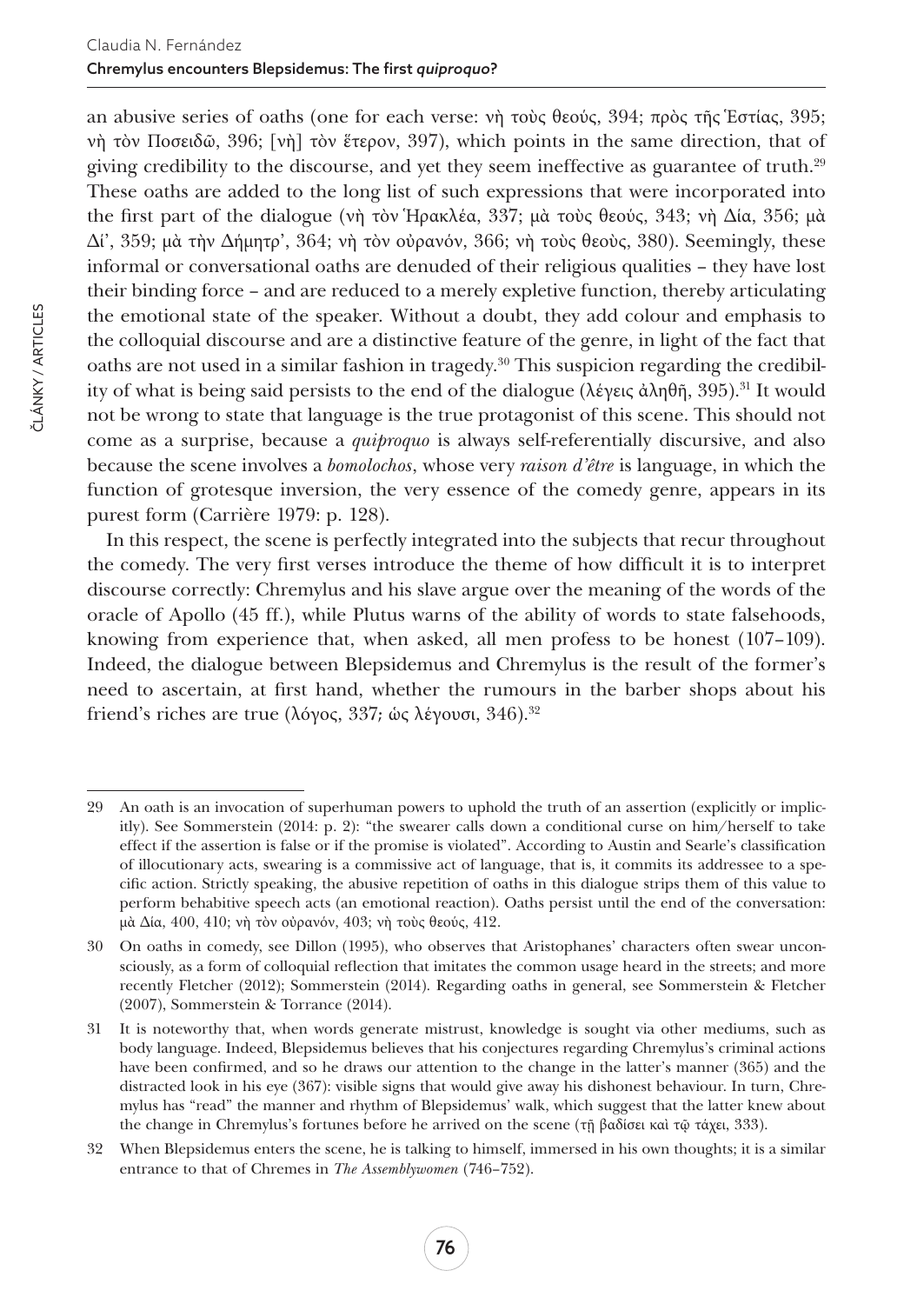## **Some conclusions**

Is the encounter of Blepsidemus with Chremylus actually the only example of *quiproquo* in Aristophanes? Strictly speaking, there are many kinds of *quiproquo*. It can occur when a "character or thing is mistaken for another" (Pavis 1998: p. 216), but also when someone simply misunderstands another's words. This happens many times in Aristophanes' comedies as a consequence of *double entendre* jokes – particularly the ones with sexual connotations – or of other wordplays – as is the case with *Lysistrata* (21ff.): when the women think that the heroine is talking about a phallus, she is really telling them about her plan to end the war (due to her deliberate use of the ambiguous τὸ πρᾶγμα, 22, 26). In fact, the scene in *Plutus* is the first example of *quiproquo* to go beyond a simple interpretive error and involve a complete reversal of meaning with significant consequences. The *quiproquo* that comprises this dialogue is built on an elaborate interplay between what is expressed and what remains unsaid. Unlike the more traditional forms of misunderstanding, in which each character, engrossed in their own interests, generates an entirely separate discourse – which subsequently clash at some stage during the dialogue and give rise to the misunderstanding –, in the conversation between Chremylus and Blepsidemus the two men are talking about the same thing: namely, the unexpected wealth that one of them has acquired. We see that, strictly speaking, the misunderstanding precedes the dialogue itself by virtue of having been incorporated into the implicit discursive assumptions which are not anymore shared. The change to the ideological, ethical, economic and political paradigm represented by Chremylus' programme of reforms collides with the "realist" assumption of Blepsidemus, whose frame of reference is historical and empirical in nature. The incompatibility of the two presuppositions is a source not only of humour, but also of conflict.<sup>33</sup> A tacit disagreement is created through the collision of two different worldviews: one that follows the logic of the everyday real world, and one that responds to a comedic utopia in which everything is possible. The conversation can only take place under an unstable appearance of understanding, as there is a basic disagreement as to the meaning of what is being said. At this juncture it is worth remembering the etymology of the name Blepsidemus: according to the *Didascalia* III (Cantarella 1964), it means "he who always looks to the *demos*" (ὁ βλέπων ἀεί ποτε εἰς τὸ δῆμον), or rather (according to our interpretation) "he who looks like the *demos*". This serves to assign a certain metonymic value to his discourse as an exponent of popular Athenian logic and ideology.34 As a representative of the *polis* of his time, the presence

<sup>33</sup> On implicit outputs in the service of laughter, see Reichler-Beguelin (1989).

<sup>34</sup> Effectively, another of the meanings of βλέπω is "he who looks like" (Liddell & Scott). Given that the name Blepsidemus brings to mind Blepyrus' name, a character in *The Assemblywomen* (while the name Chremylus echoes that of Chremes), Sommerstein (2001: p. 162) theorizes that it is a name typically given to old men, rather than a speaking name. However, one of the scholia, cited by Sommerstein himself, attempts to interpret its meaning etymologically: as such, it may designate a poor man, if the idea expressed is that of "he who looks to the public for assistance", or a radical democrat, in the sense of "he who looks to promote the public interest" – Kanavou (2011: p. 186), on his part, sees no support for these interpretations here. There are other names of old men that also derive from the root of δέρκομαι ("peer", "see closely"), which may be associated with the problems of failing eyesight that typically occur in old age. The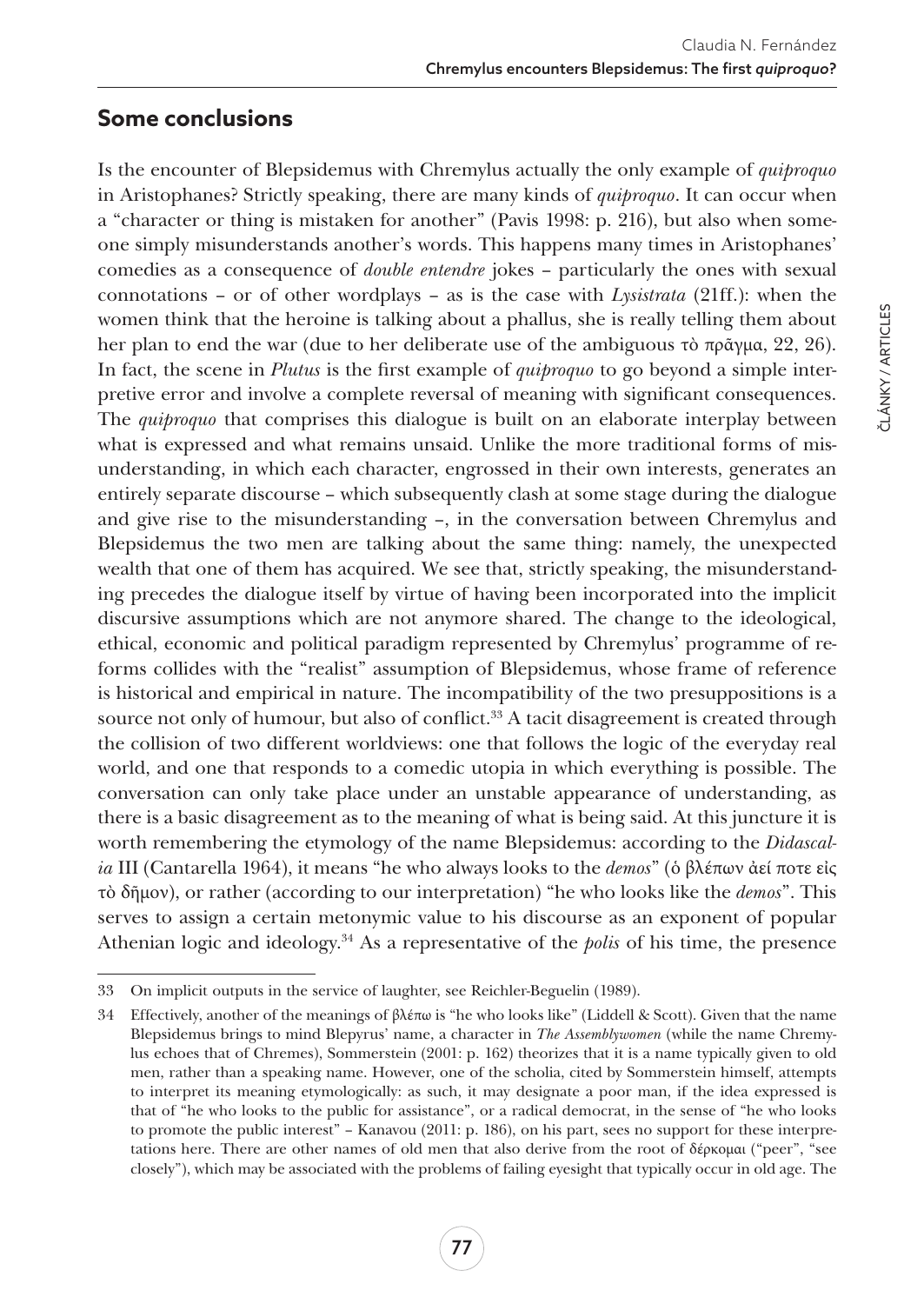of Blepsidemus may anticipate the exemplification of the plan's consequences before it is put into practice, at the point where the action is still in limbo between the old and the new order: the encounter with Plutus makes it seem as though the crisis is resolved, while in reality everything is yet to be done. $35$  For his part, Chremylus is toying with this fragile stability and manipulating the inferences of his discourse, which also constitutes a transgression of the laws that make communication possible.

In general, this scene has been neglected by critics, who have considered it a simple passage of transition that delays the progress of the play's action without significant consequences (Russo 1994: p. 229). The only exception are those who defend an ironic reading of the play, for whom this dialogue provides grist for their mill. The latter group includes Flashar (1967), who casts doubt on whether a character such as Blepsidemus, who only thinks about profiting from a robbery and engaging in bribery, can be considered an honest man and thus share in the wealth, in line with Chremylus' plan to reward the just.36 We should remember that this type of reading seeks to make sense of the supposed contradictions of the play by integrating them into its meaning, which would thus remain hidden.37 Viewed from this perspective, Blepsidemus' enrichment – which we take as a given, although we do not see it – would be one of the many inconsistencies designed by the author to demonstrate how much he distances himself from the protagonist's plan.

Similarly, Maurach (1968) contends that the key role of this scene is to unmask the dishonesty of the two speakers. Like Flashar, he considers Blepsidemus to be the opposite of honest, and that Chremylus is also exposed as an avaricious man who fails to keep his promise.38 However, from the perspective of our analysis, the only one who unmasks any-

name Chremylus (336) appears immediately after that of Blepsidemus (333), in line with what appears to be a rule, according to Olson (1992: p. 308, n. 15): "When a minor free character is given a name and allowed to engage a previously anonymous hero or heroine in dialogue, this also seems to trigger naming the hero  $(...)$ ".

<sup>35</sup> Gil (1996: p. 36) is of the same mind and compares the scene in question to the episodic scenes that take place during the second part of the play. Kanellakis (2020: p. 67), meanwhile, describes this scene as *prothysteron*, "since Wealth has not yet been cured from his blindness. This can be attributed either to the unrealism of comedy or to the very realistic fact that rumours spread fast, sometimes even before something has actually happened."

<sup>36</sup> "Man sieht, die ganze Szene ist durchzogen von hintergründiger Ironie, die die Rechtschaffenheit des Chremylos und seiner Freunde und den darauf aufgebauten Plan als höchst fragwürdig erscheinen lässt" (Flashar 1967: p. 163).

<sup>37</sup> They considered the irony to be the rhetorical device that underpins the text. This observation applies to both *Plutus* and *The Assemblywomen*, which are usually considered jointly in this type of interpretation. Readings of this type can be found in the work of Flashar (1967), Süss (1954), Maurach (1968), Heberlein (1981), Barkhuizen (1981), among others. Each reading has its nuances: Maurach emphasizes the procedure of unmasking; Barkhuizen argues that Aristophanes ironically reveals everything as an illusion; for Heberlein irony operates essentially on the cognitive, not on the moral, level. Recently Fiorentini (2005) explored those ironic readings in order to dismantle them; he considers inconsistencies as part of the author's dramatic system. For Ruffell (2006) both ironic and straightforward readings are unsatisfactory: "What we can say above all is that these plays are critiquing a logic of selfishness and self-interested, and exploring instead notions of trust, altruism and solidarity, not with a concrete program for revolutionary change but as progressive thought-experiments" (Ruffell 2006: p. 104).

<sup>38</sup> "Die Szene sollte den scheinbaren Biedermann Chremy los entlarven, sie hat darum dieselbe Aufgabe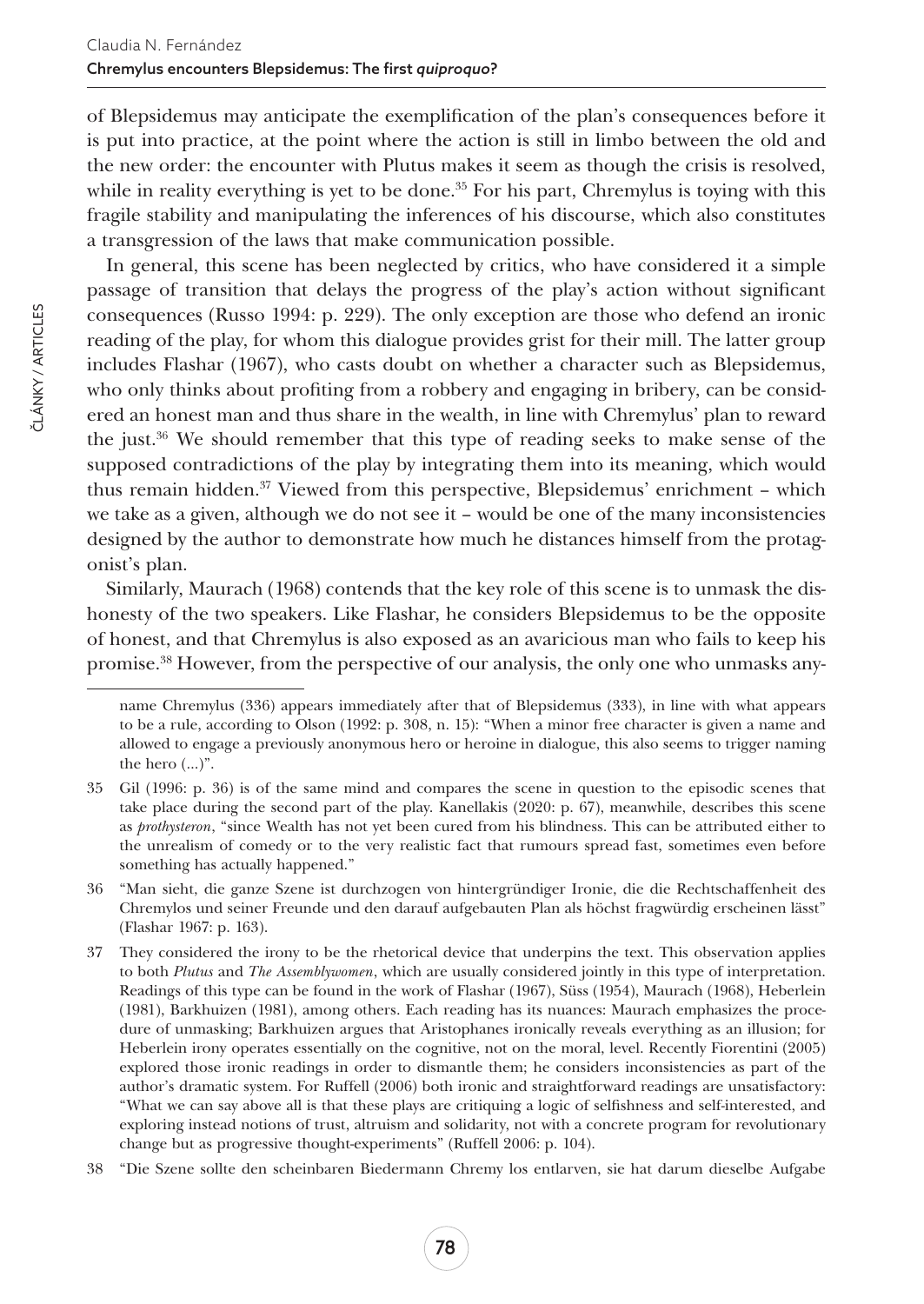thing is Chremylus, when he reveals the self-interested behaviour of his friend. In contrast, Blepsidemus – manipulated by Chremylus – engages in erroneous conjecture with regard to the latter. Readings such as these ignore the use of the misunderstanding as a comic resource, as well as the limitations imposed by the guise of buffoon. The buffoon is given a distinct style, devoid of all psychological authenticity, while his behaviour is eminently predictable; as such, he is not a sufficiently serious figure for the author to use him as a mouthpiece or to communicate a message – and one which is hidden. In our opinion, the purpose of this scene is not to cast doubt on the ethical behaviour of the interlocutors; rather, it is to demonstrate the magnitude of the challenge posed by the enormous ethical, political and social transformation that will occur imminently, when prosperity is brought within reach of everyone, or almost everyone. At the same time, it shines the spotlight onto the dialogue itself, and particularly onto that which is *not* said.

By pushing the boundaries of *quiproquo* and incorporating the misunderstanding into what is discursively implicit, rather than what is openly expressed, the dialogue is rendered more authentic and less mechanistic in its development, without losing its funny quality. Because the misunderstanding is induced 'consciously' by the hero, the audience's laughter reflects their enjoyment at sharing this knowledge with him. This complicity probably reinforces the audience's identification with the protagonist's ideals, interests and plans.39 Hero and audience are united in the same feeling of superiority that characterizes those who share a joke at the expense of the same specific target. $40$ However, the situation is resolved without any animosity, as Blepsidemus is not a suitable candidate for the violent treatment reserved for an antagonist. On the contrary, as *bomolochos* he is the most genuine expression of humour, so comedy accommodates him as Chremylus' closest ally thereafter.

wie die Penia-Szene, die H. Flashar so treffend interpretiert hat (163 ff.): sie sollte dem Zuschauer zeigen, daß hier Figuren auftreten mit Ansprüchen, denen sie nicht genügen" (Maurach 1968: p. 9). We do not deny that Blepsidemus' offer to collaborate is dishonest (370, 380–381); however, we do not believe that this is the focal point of the scene. Rather, it can be seen as an example of typically Athenian thought and behaviour.

<sup>39</sup> Likewise, Heberlein contends that a key function of this scene is to make the audience identify more strongly with the hero, by making them share the same feeling of superiority: "im Grunde sind es also Held und Zuschauer zusammen, die sich da über 60 Verse ein Spielchen auf Kosten des B. machen. Neben der Charakterisierung des Blepsidemos hat dies noch den anderen Effekt, daß der Zuschauer im Gefühl gemeinsamer Überlegenheit stärker an den Helden gebunden wird" Heberlein (1981: p. 36). This author considers Blepsidemus as a double of the informer; both suspect the interlocutor of theft and lies, and adjudge justice to themselves (see  $35/362 = 870$ ;  $336$ ss.  $= 871$ ;  $404 = 900$ ). Based on Dearden (1976), he postulates the same mask for both of them, performed also by the same actor.

<sup>40</sup> See Purdie (1993: p. 69): "Paradigmatically, to the extent that a text is joking, the author position and the Audience share and affirm their own propriety across characters who have enough discursive ability to make it worthwhile to construct them as objects of laughter whose ineptness distinguishes 'them' from 'us'." Humour theories point at a scenario shared by three characters: the one who laughs, the victim and the accomplice witness. The latter is required to face an interpretive effort; in this case, to perceive the intentions of the speaker and at the same time to recognize the misunderstanding: laughter is a reward for his/her efforts. Comic heroes are usually associated with manipulating discursive conventions to their advantage. On humour in Aristophanes, see Robson (2006).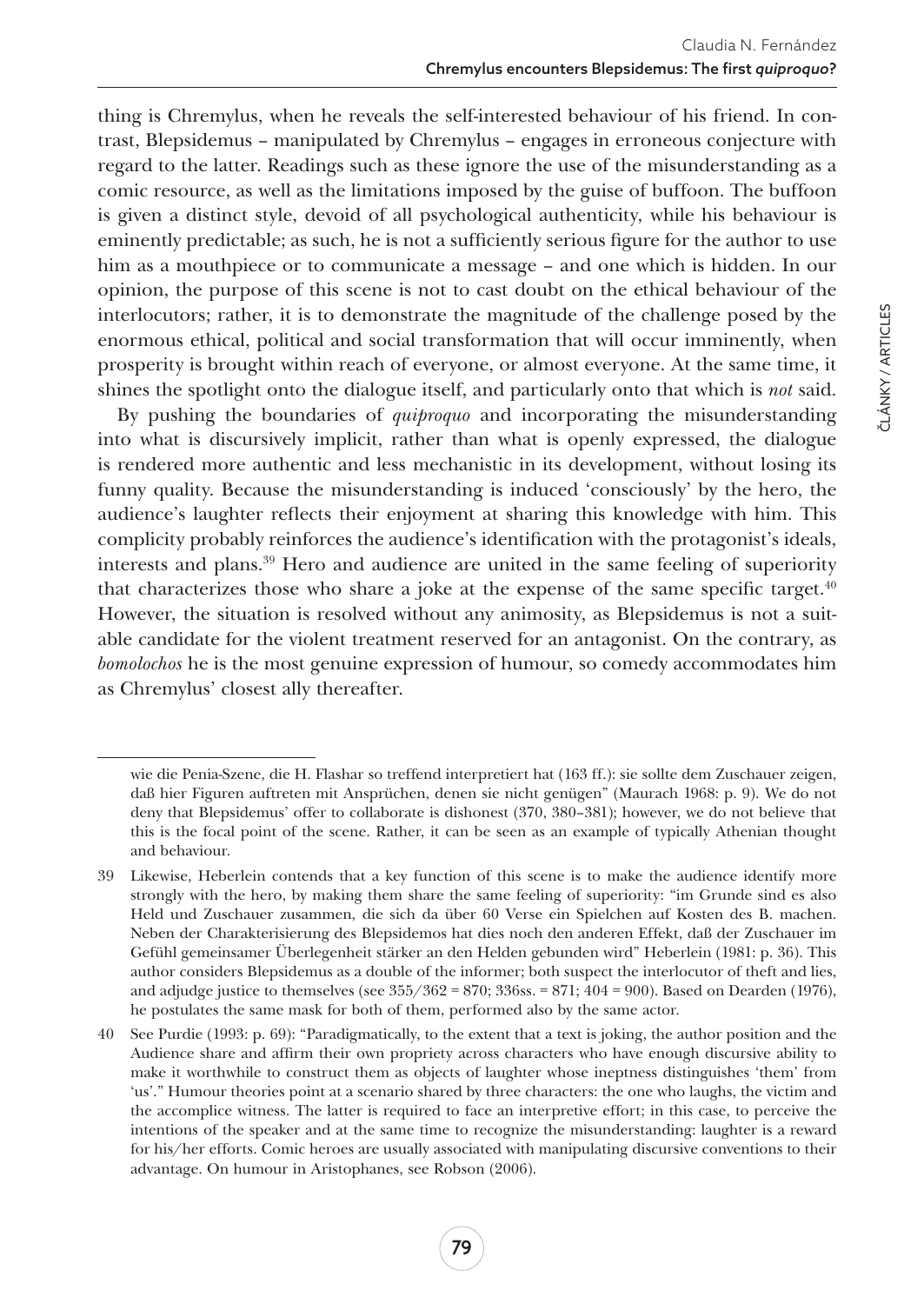# **Bibliography**

Austin, J. (1962). *How to Do Things with Words*. Cambridge (MA): Harvard University Press. Barkhuizen, J. (1981). The *Plutus* of Aristophanes. *Acta Classica, 24*, 17–22.

Bergson, H. (1924). *Le rire. Essai sur la signification du comique*. Paris: Éditions Alcan.

Beta, S. (2004)*. Il linguaggio nelle commedie di Aristofane. Parola positiva e parola negativa nella commedia antica*. Roma: Accademia Nazionale dei Lincei.

Caciagli, S., Corradi, M., & Regali, M. (2016). Buffoni e 'bomolochoi'. *Lessico del comico, 1*, 135–154.

Cantarella, R. (Ed.). (1964). *Aristofane*, *Le Commedie*. Milano: Istituto Editoriale Italiano.

Carrière, J. C. (1979). *Le carnaval et la politique. Une introduction à la comédie grecque, suivre d'un choix de fragments*. Paris: Les Belles Lettres.

Chantraine, P. (1999). *Dictionnaire étymologique de la langue grecque. Historie des mots* (Avec un supplément sous la direction de A. Blanc, Ch. de Lamberterie, J-P. Perpillon). Paris: Klincksieck.

Cornford, F. (1914). *The Origin of Attic Comedy*. London: Edward Arnold.

- Coulon, V., Van Daele, H., & Milanezi, S. (Eds.). (2008). *Aristophane*: *Ploutos*. Paris: Les Belles Lettres.
- David, E. (1984). *Aristophanes and Athenian Society of the Early Fourth Century B.C.* Leiden: Brill.

Dearden, C. (1976). *The Stage of Aristophanes*. London: Athlone Press.

Dillon, M. (1987). Topicality in Aristophanes' *Ploutos*. *Classical Antiquity, 6*, 155–183.

Dillon, M. (1995). By Gods, Tongues, and Dogs: The Use of Oaths in Aristophanic Comedy. *Greece and Rome, 42*(2), 135–151.

- Dover, K. (1972). *Aristophanic Comedy*. Berkeley Los Angeles: University of California Press.
- Dover, K. (1974). *Greek Popular Morality in the Time of Plato and Aristotle*. Berkeley: University of California Press.
- Ducrot, O. (1984). *Le dire et le dit*. Paris: Minuit.
- Elam, K. (1980). *The Semiotics of Theatre and Drama*. New York: Methuen.
- Fernández, C. N. (2003). Pretensión de un malentendido: Crémilo y Blepsidemo en *Plutos* de Aristófanes (vv. 335–414). In P. Cavallero, R. Buzón, D. Frenkel, & A. Nocito (Eds.), *Koronís. Homenaje a Carlos Ronchi March* (pp. 180–189). Buenos Aires: Universidad de Buenos Aires.
- Fiorentini, L. (2005). A proposito dell'esegesi 'ironica' per l'ultimo Aristofane. *Eikasmos, 16*, 111–123.
- Flashar, H. (1967). Zur Eigenart des aristophanischen Spätwerks. *Poetica, 1*, 154–175.
- Fletcher, J. (2012). *Performing Oaths in Classical Greek Drama*. Cambridge: University Press.
- Frontisi-Ducroux, F. (1984). La *Bomolochia*: autour de l'embuscade ä l'autel. *Cahiers du Centre Jean Bérard, 9*, 29–50.
- Gelzer, T. (1960). *Der epirrhematische Agon bei Aristophanes. Untersuchungen zur Struktur der attischen alten Komödie*. München: Beck.
- Gil, L. (1996). *Aristófanes*. Madrid: Gredos.
- Grice, P. (1979). Logique et conversation. *Communications, 30*, 57–72.
- Heberlein, F. (1981). Zur Ironie im 'Plutos' des Aristophanes. *Würzburger Jahrbücher für die Altertumswissenschaft, 7*, 27–49.
- Holzinger, K. (1940). *Kritisch-exegetischer Kommentar zu Aristophanes' Plutos*. Wien Leipzig: Kommissions-Verleger der Akademie der Wissenschaften in Wien.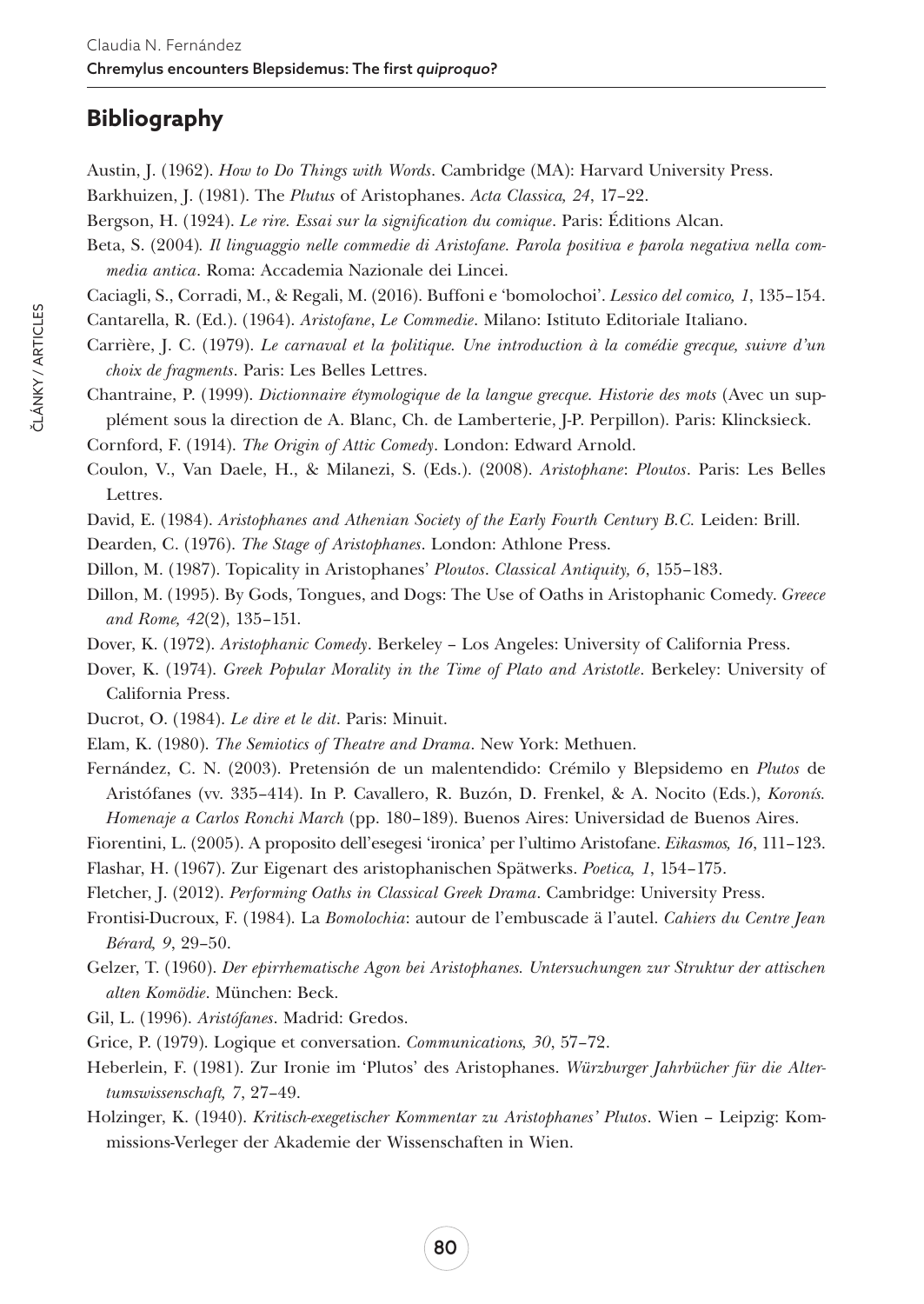Issacharoff, M. (1985). *Le spectacle du discours*. Paris: Corti.

- Janko, R. (1984). *Aristotle on Comedy*. *Towards a Reconstruction of* Poetics II. Berkeley: University of California Press.
- Kanavou, N. (2011). *Aristophanes' Comedy of Names. A Study of Speaking Names in Aristophanes*. Berlin: De Gruyter.
- Kanellakis, D. (2020). *Aristophanes and the Poetics of Surprise*. Berlin: De Gruyter.
- Kerbrat-Orecchioni, C. (1986). *L'implicite*. Paris: A. Colin.
- Kerbrat-Orecchioni, C. (2005). *Le discours en interaction*. Paris: A. Colin.
- Kidd, S. (2012). The Meaning of *bōmolokhos* in Classical Attic. *Transactions of the American Philological Association, 142*(2), 239–255.
- Knox, B. M. W. (1979). Euripidean Comedy. In *Word and Action: Essays on the Ancient Theater* (pp. 250–274). Baltimore: Johns Hopkins University Press.
- Komornicka, A. (1964). *Métaphores, personnification et comparaisons dans l'oeuvre d'Aristophane*. Warszawa: Archivum Filologiczne.
- Konstan, D., & Dillon, M. (1981). The ideology of Aristophanes' *Wealth*. *American Journal of Philology, 102*, 371–394.
- Lanza, D. (1989). Lo spazio scenico dell'attore comico. In L. De Finis (Ed.), *Scena e spettacolo nell'antichità* (pp. 179–191). Firenze: Olschki.
- MacDowell, D. (1995). *Aristophanes and Athens. An Introduction to the Plays*. Oxford: University Press.
- MacDowell, D. (2002). Review of Aristophanes, *Wealth*, by A. H. Sommerstein. *The Classical Review, 52*, 245–246.
- Maingueneau, D. (1976). *Initiation aux méthodes de l'analyse du discours: Problèmes et perspectives*. Paris: Hachette.
- Maingueneau, D. (2005). *Pragmatique pour le discours littéraire*. Paris: Armand Colin.
- Maurach, G. (1968). Interpretationen zur attischen Komödie. *Acta Classica, 11*, 1–24.
- McGlew, J. (1997). After Irony: Aristophanes' *Wealth* and Its Modern Interpreters. *American Journal of Philology, 118*, 35–53.
- McLeish, K. (1980). *The Theatre of Aristophanes*. Bath: Thames and Hudson.
- Newiger, H-J. (1957). *Metapher und Allegorie. Studien zu Aristophanes*. München: Beck.
- Olson, S. (1990). Economics and Ideology in Aristophanes' *Wealth*. *Harvard Studies in Classical Philology, 93*, 223–242.
- Olson, S. (1992). Names and Naming in Aristophanic Comedy. *Classical Quarterly, 42*, 304–319.
- Orfanos, C. (2000). Autour de l'autel comique. *Pallas, 54*, 41–59.
- Pavis, P. (1998). *Dictionary of the Theatre. Terms, Concepts and Analysis*. Toronto: University of Toronto Press.
- Purdie, S. (1993). *Comedy. The Mastery of Discourse*. Toronto: University of Toronto Press.
- Récanati, F. (1981). *Les Énoncés performatifs. Contribution à la pragmatique*. Paris: Minuit.
- Reichler-Beguelin, M-J. (1989). Pour une rhétorique des contenus implicites: l'exemple des mots d'esprit. *Études de Lettres, 1*, 7–23.
- Revermann, M. (2006). *Comic Business. Theatricality, Dramatic Technique, and Performance Contexts of Aristophanic Comedy*. Oxford: University Press.
- Robson, J. (2006). *Humour, Obscenity and Aristophanes*. Tübingen: Gunter Narr.